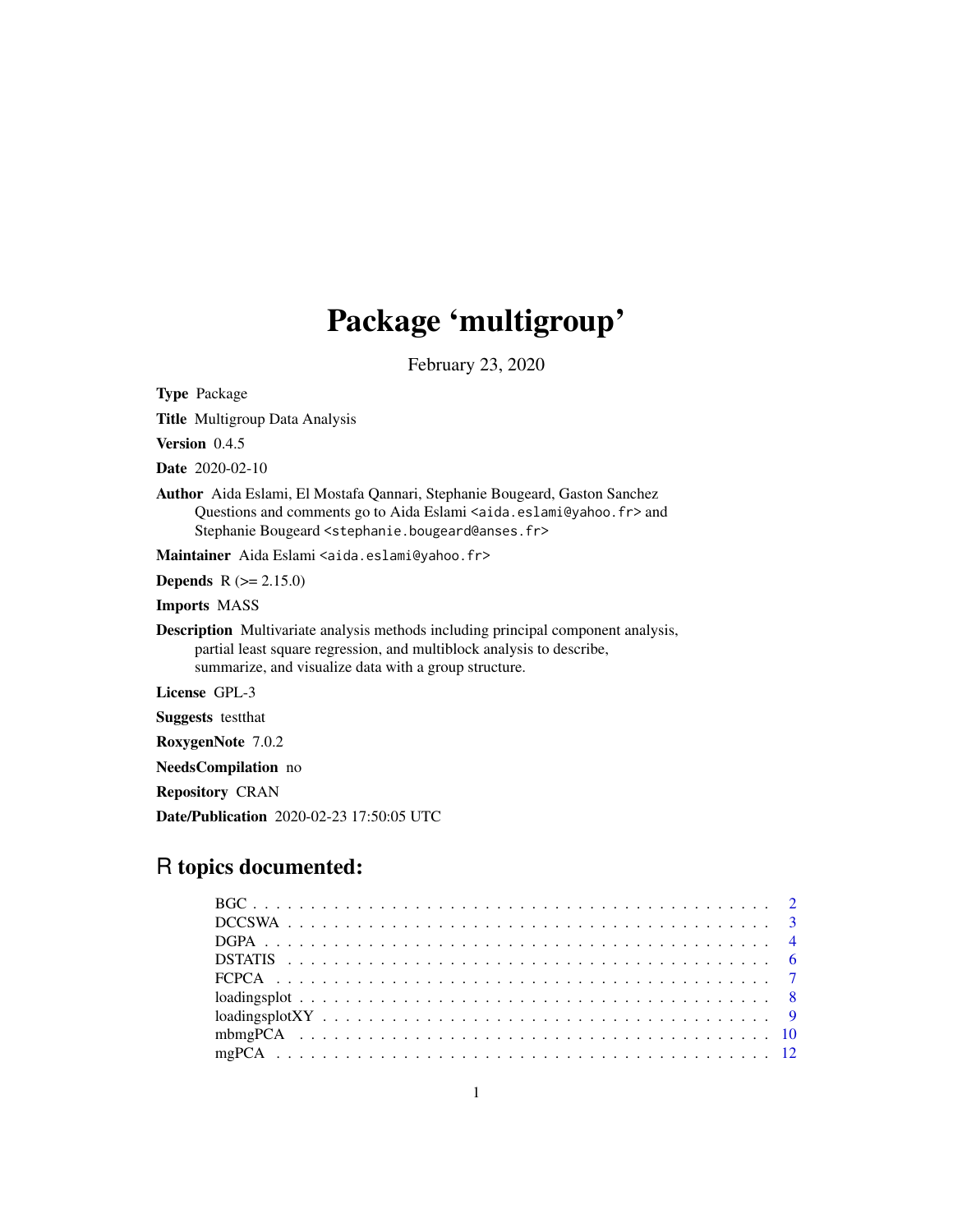<span id="page-1-0"></span>

## <span id="page-1-1"></span>BGC *Between Group Comparison*

## Description

Between Group Comparison (BGC)

## Usage

BGC(Data, Group, numc = NULL, ncomp = NULL, Scale = FALSE, graph = FALSE)

## Arguments

| Data  | a numeric matrix or data frame                                                    |
|-------|-----------------------------------------------------------------------------------|
| Group | a vector of factors associated with group structure                               |
| numc  | number of components assocaited with PCA on each group                            |
| ncomp | number of components, if NULL number of components is equal to 2                  |
| Scale | scaling variables, by defalt is FALSE. By default data are centered within groups |
| graph | should loading and component be plotted                                           |

## Value

| Data            | Original data                                                          |
|-----------------|------------------------------------------------------------------------|
| Con.Data        | Concatenated centered data                                             |
| split.Data      | Group centered data                                                    |
| Group           | Group as a factor vector                                               |
| loadings.common |                                                                        |
|                 | Matrix of common loadings                                              |
| lambda          | The specific variances of groups                                       |
| exp.var         | Percentages of total variance recovered associated with each dimension |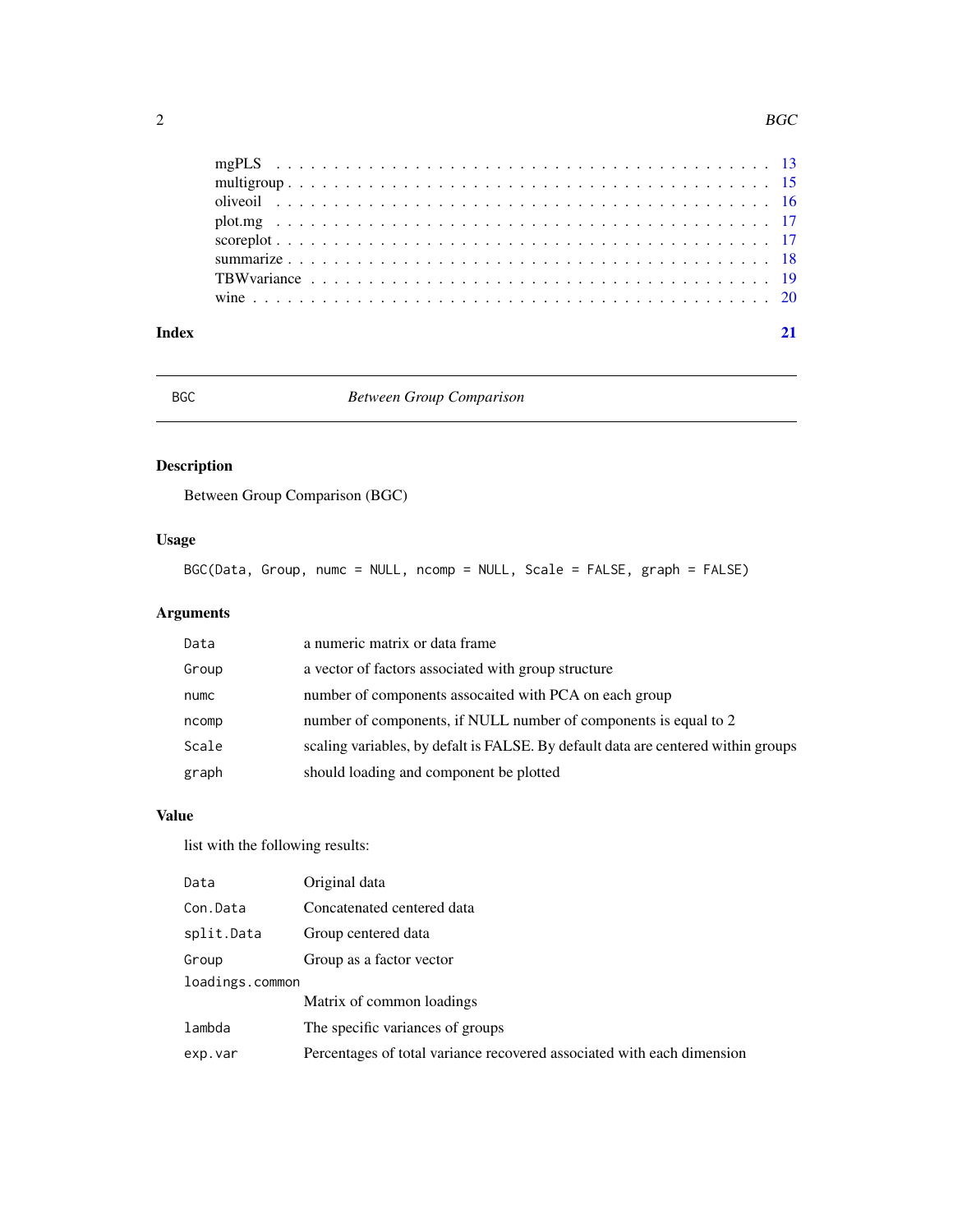#### <span id="page-2-0"></span>DCCSWA 3

### References

W. J. Krzanowski (1979). Between-groups comparison of principal components, *Journal of the American Statistical Association*, 74, 703-707.

A. Eslami, E. M. Qannari, A. Kohler and S. Bougeard (2013). General overview of methods of analysis of multi-group datasets, *Revue des Nouvelles Technologies de l'Information*, 25, 108-123.

A. Eslami, E. M. Qannari, A. Kohler and S. Bougeard (2013). Analyses factorielles de donnees structurees en groupes d'individus, *Journal de la Societe Francaise de Statistique*, 154(3), 44-57.

#### See Also

[mgPCA](#page-11-1), [FCPCA](#page-6-1), [DCCSWA](#page-2-1), [DSTATIS](#page-5-1), [DGPA](#page-3-1), [summarize](#page-17-1), [TBWvariance](#page-18-1), [loadingsplot](#page-7-1), [scoreplot](#page-16-1), [iris](#page-0-0)

#### Examples

```
Data = iris[, -5]Group = iris[, 5]res.BGC = BGC(Data, Group, graph=TRUE)
loadingsplot(res.BGC, axes=c(1,2))
scoreplot(res.BGC, axes=c(1,2))
```
<span id="page-2-1"></span>DCCSWA *Dual Common Component and Specific Weights Analysis*

#### Description

Dual Common Component and Specific Weights Analysis: to find common structure among variables of different groups

#### Usage

```
DCCSWA(Data, Group, ncomp = NULL, Scale = FALSE, graph = FALSE)
```
#### Arguments

| Data  | a numeric matrix or data frame                                                    |
|-------|-----------------------------------------------------------------------------------|
| Group | a vector of factors associated with group structure                               |
| ncomp | number of components, if NULL number of components is equal to 2                  |
| Scale | scaling variables, by defalt is FALSE. By default data are centered within groups |
| graph | should loading and component be plotted                                           |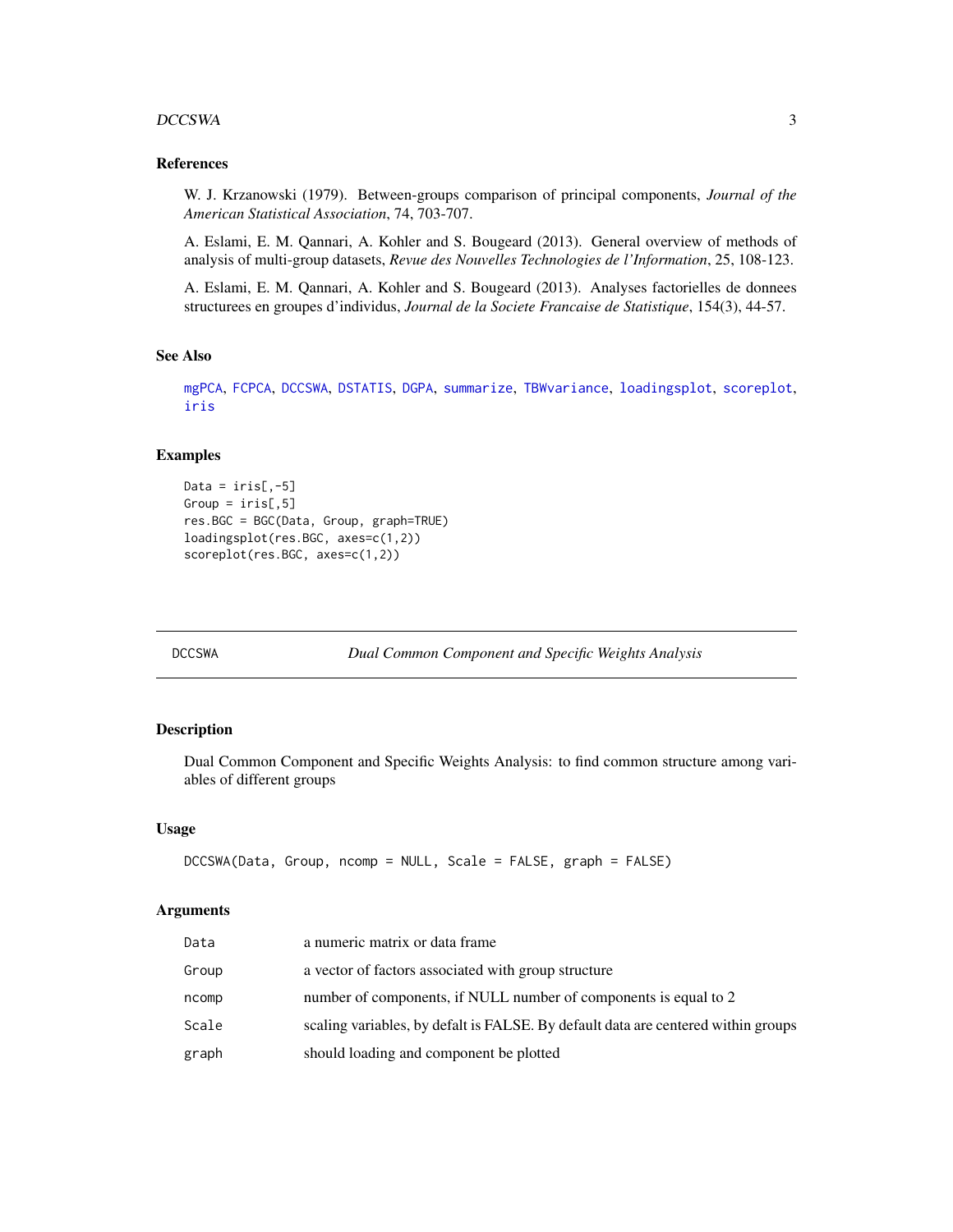<span id="page-3-0"></span>4 DGPA

## Value

list with the following results:

| Data            | Original data                                                                                                                               |
|-----------------|---------------------------------------------------------------------------------------------------------------------------------------------|
| Con.Data        | Concatenated centered data                                                                                                                  |
| split.Data      | Group centered data                                                                                                                         |
| Group           | Group as a factor vector                                                                                                                    |
| loadings.common |                                                                                                                                             |
|                 | Matrix of common loadings                                                                                                                   |
| saliences       | Each group having a specific contribution to the determination of this common<br>space, namely the salience, for each dimension under study |
| lambda          | The specific variances of groups                                                                                                            |
| exp.var         | Percentages of total variance recovered associated with each dimension                                                                      |
|                 |                                                                                                                                             |

## References

E. M. Qannari, P. Courcoux, and E. Vigneau (2001). Common components and specific weights analysis performed on preference data. *Food Quality and Preference*, 12(5-7), 365-368.

A. Eslami (2013). Multivariate data analysis of multi-group datasets: application to biology. University of Rennes I.

#### See Also

[mgPCA](#page-11-1), [FCPCA](#page-6-1), [BGC](#page-1-1), [DSTATIS](#page-5-1), [DGPA](#page-3-1), [summarize](#page-17-1), [TBWvariance](#page-18-1), [loadingsplot](#page-7-1), [scoreplot](#page-16-1), [iris](#page-0-0)

## Examples

```
Data = iris[, -5]Group = iris[, 5]res.DCCSWA = DCCSWA(Data, Group, graph=TRUE)
loadingsplot(res.DCCSWA, axes=c(1,2))
scoreplot(res.DCCSWA, axes=c(1,2))
```
<span id="page-3-1"></span>DGPA *Dual Generalized Procrustes Analysis*

## Description

Dual Generalized Procrustes Analysis to study multigroup data

## Usage

```
DGPA(Data, Group, ncomp = NULL, Scale = FALSE, graph = FALSE)
```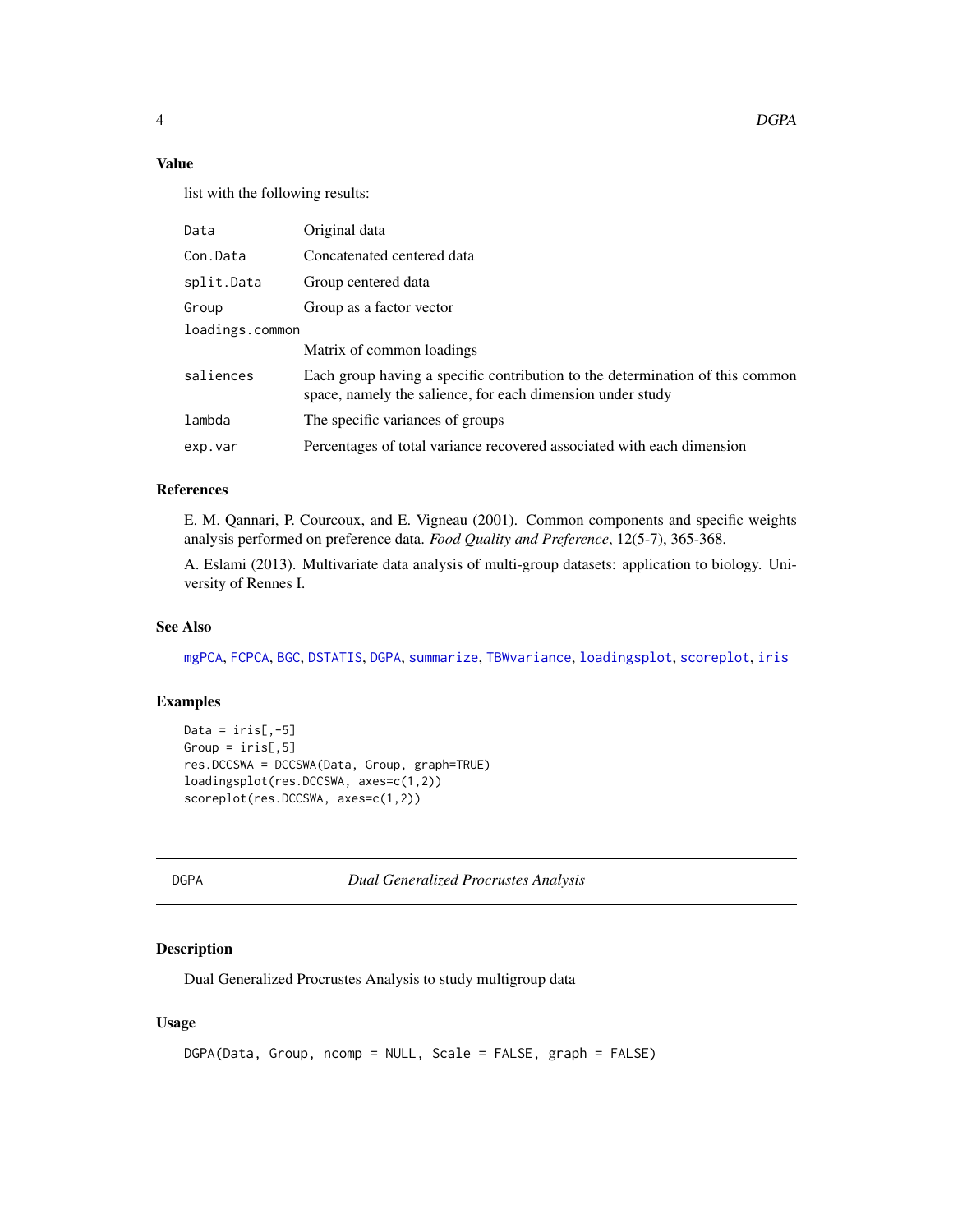#### <span id="page-4-0"></span> $DGPA$  5

## Arguments

| Data  | a numeric matrix or data frame                                                    |
|-------|-----------------------------------------------------------------------------------|
| Group | a vector of factors associated with group structure                               |
| ncomp | number of components, if NULL number of components is equal to 2                  |
| Scale | scaling variables, by defalt is FALSE. By default data are centered within groups |
| graph | should loading and component be plotted                                           |

## Value

list with the following results:

| Data            | Original data                                                          |
|-----------------|------------------------------------------------------------------------|
| Con.Data        | Concatenated centered data                                             |
| split.Data      | Group centered data                                                    |
| Group           | Group as a factor vector                                               |
| loadings.common |                                                                        |
|                 | Matrix of common loadings                                              |
| lambda          | The specific variances of groups                                       |
| exp.var         | Percentages of total variance recovered associated with each dimension |

## References

J. Gower (1975). Generalized procrustes analysis. *Psychometrika*, 40(1), 3-51.

A. Eslami, E. M. Qannari, A. Kohler and S. Bougeard (2013). General overview of methods of analysis of multi-group datasets, *Revue des Nouvelles Technologies de l'Information*, 25, 108-123.

@references A. Eslami, E. M. Qannari, A. Kohler and S. Bougeard (2013). Analyses factorielles de donnees structurees en groupes d'individus, *Journal de la Societe Francaise de Statistique*, 154(3), 44-57.

## See Also

[mgPCA](#page-11-1), [FCPCA](#page-6-1), [DCCSWA](#page-2-1), [DSTATIS](#page-5-1), [BGC](#page-1-1), [summarize](#page-17-1), [TBWvariance](#page-18-1), [loadingsplot](#page-7-1), [scoreplot](#page-16-1), [iris](#page-0-0)

```
Data = iris[, -5]Group = iris[, 5]res.DGPA = DGPA(Data, Group, graph=TRUE)
loadingsplot(res.DGPA, axes=c(1,2))
scoreplot(res.DGPA, axes=c(1,2))
```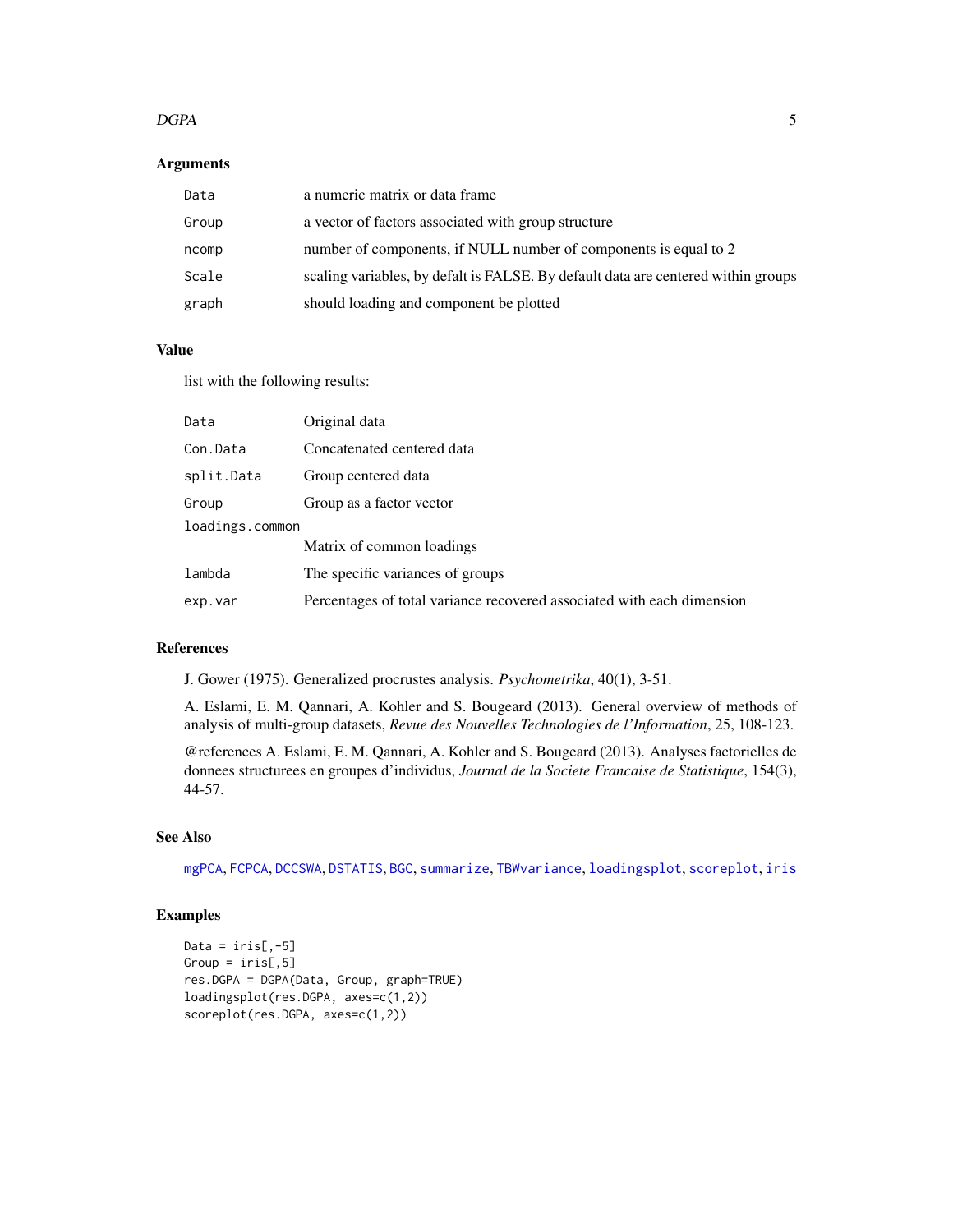<span id="page-5-1"></span><span id="page-5-0"></span>

Dual STATIS

## Usage

```
DSTATIS(Data, Group, ncomp = NULL, Scale = FALSE, graph = FALSE)
```
## Arguments

| Data  | a numeric matrix or data frame                                                     |
|-------|------------------------------------------------------------------------------------|
| Group | a vector of factors associated with group structure                                |
| ncomp | number of components, if NULL number of components is equal to 2                   |
| Scale | scaling variables, by defalt is False. By default data are centered within groups. |
| graph | should loading and component be plotted                                            |

## Value

list with the following results:

| Data              | original data                         |
|-------------------|---------------------------------------|
| Con Data          | Concatenated centered data            |
| split.Data        | Group centered data                   |
| Group             | Group as a factor vector              |
| RV                | The RV coefficient matrix             |
| weights           | Vector of weights                     |
| compromise.matrix |                                       |
|                   | Compromise variance-covariance matrix |
| loadings.common   |                                       |
|                   | Matrix of common loadings             |
| lambda            | The specific variances of group       |

## References

C. Lavit (1988). *Analyse conjointe de tableaux quantitatifs*. Masson.

C. Lavit, Y. Escoufier, R. Sabatier and P. Traissac (1994). The ACT (STATIS method). *Computational Statistics & Data Analysis*, 18, 97-117.

A. Eslami, E. M. Qannari, A. Kohler and S. Bougeard (2013). General overview of methods of analysis of multi-group datasets, *Revue des Nouvelles Technologies de l'Information*, 25, 108-123.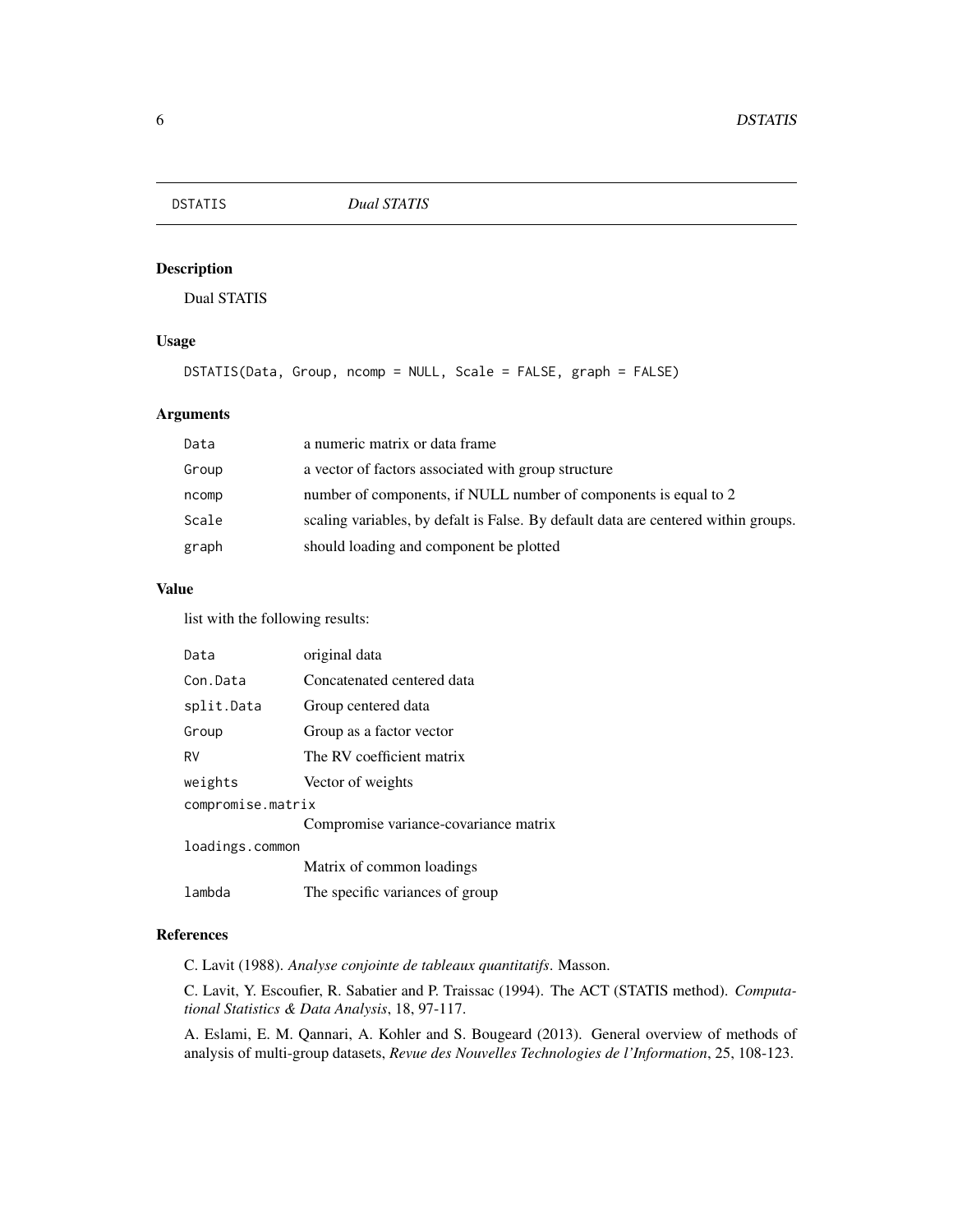#### <span id="page-6-0"></span>FCPCA 22 and 22 and 22 and 23 and 23 and 23 and 23 and 23 and 23 and 23 and 23 and 23 and 23 and 23 and 23 and 23 and 23 and 23 and 23 and 23 and 23 and 23 and 23 and 23 and 23 and 23 and 23 and 23 and 23 and 23 and 23 and

## See Also

[mgPCA](#page-11-1), [FCPCA](#page-6-1), [DCCSWA](#page-2-1), [BGC](#page-1-1), [DGPA](#page-3-1), [summarize](#page-17-1), [TBWvariance](#page-18-1), [loadingsplot](#page-7-1), [scoreplot](#page-16-1), [iris](#page-0-0)

## Examples

```
Data = iris[, -5]Group = iris[, 5]res.DSTATIS = DSTATIS(Data, Group, graph=TRUE)
loadingsplot(res.DSTATIS, axes=c(1,2))
scoreplot(res.DSTATIS, axes=c(1,2))
```
<span id="page-6-1"></span>FCPCA *Flury's Common Principal Component Analysis*

## Description

Common principal component Analysis

## Usage

FCPCA(Data, Group, Scale = FALSE, graph = FALSE)

## Arguments

| Data  | a numeric matrix or data frame                                                      |
|-------|-------------------------------------------------------------------------------------|
| Group | a vector of factors associated with group structure                                 |
| Scale | scaling variables, by default is False. By default data are centered within groups. |
| graph | should loading and component be plotted                                             |

## Value

| Data            | Original data                                                          |
|-----------------|------------------------------------------------------------------------|
| Con.Data        | Concatenated centered data                                             |
| split.Data      | Group centered data                                                    |
| Group           | Group as a factor vector                                               |
| loadings.common |                                                                        |
|                 | Matrix of common loadings                                              |
| lambda          | The specific variances of group                                        |
| exp.var         | Percentages of total variance recovered associated with each dimension |
|                 |                                                                        |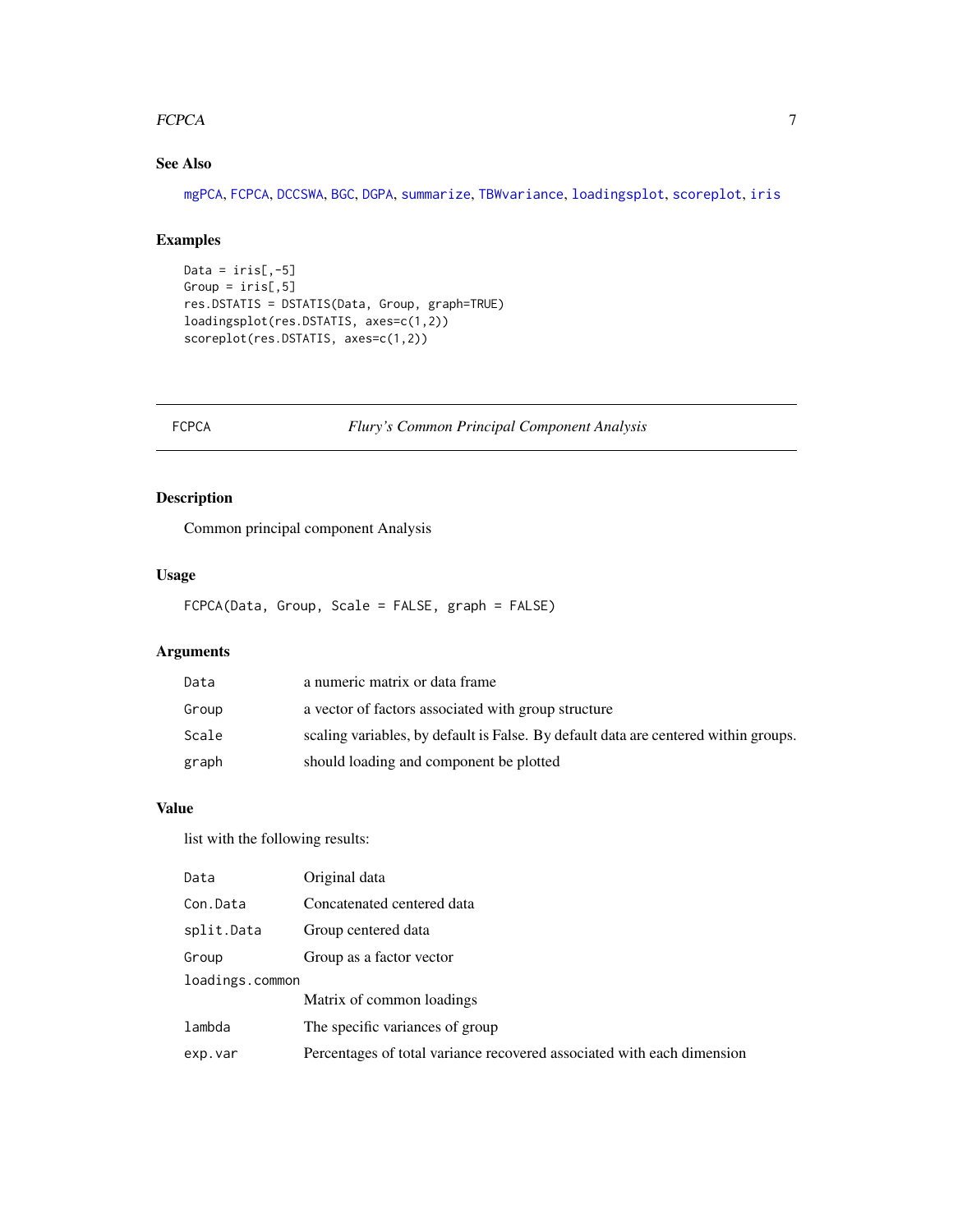## <span id="page-7-0"></span>References

B. N. Flury (1984). Common principal components in k groups. *Journal of the American Statistical Association*, 79, 892-898.

A. Eslami, E. M. Qannari, A. Kohler and S. Bougeard (2013). General overview of methods of analysis of multi-group datasets, *Revue des Nouvelles Technologies de l'Information*, 25, 108-123.

## See Also

[mgPCA](#page-11-1), [DGPA](#page-3-1), [DCCSWA](#page-2-1), [DSTATIS](#page-5-1), [BGC](#page-1-1), [summarize](#page-17-1), [TBWvariance](#page-18-1), [loadingsplot](#page-7-1), [scoreplot](#page-16-1), [iris](#page-0-0)

#### Examples

```
Data = iris[, -5]Group = iris[, 5]res.FCPCA = FCPCA(Data, Group, graph=TRUE)
loadingsplot(res.FCPCA, axes=c(1,2))
scoreplot(res.FCPCA, axes=c(1,2))
```

```
loadingsplot loadings plot
```
## Description

plots of variables (loadings)

#### Usage

```
loadingplot(x, axes = c(1, 2), INERTIE = NULL, cex = NULL, font.lab = NULL)
```
## Arguments

| $\mathsf{x}$ | results of the proposed multigroup methods in the package |
|--------------|-----------------------------------------------------------|
| axes         | a vector of two selected components                       |
| INERTIE      | if there is information about inertia                     |
| cex          | character expansion for text by default .85               |
| font.lab     | type of font by default 3                                 |

## Value

loadings plot

```
Data = iris[, -5]Group = iris[, 5]res.mgPCA = mgPCA(Data, Group, graph=TRUE)
loadingsplot(res.mgPCA, axes=c(1,2))
```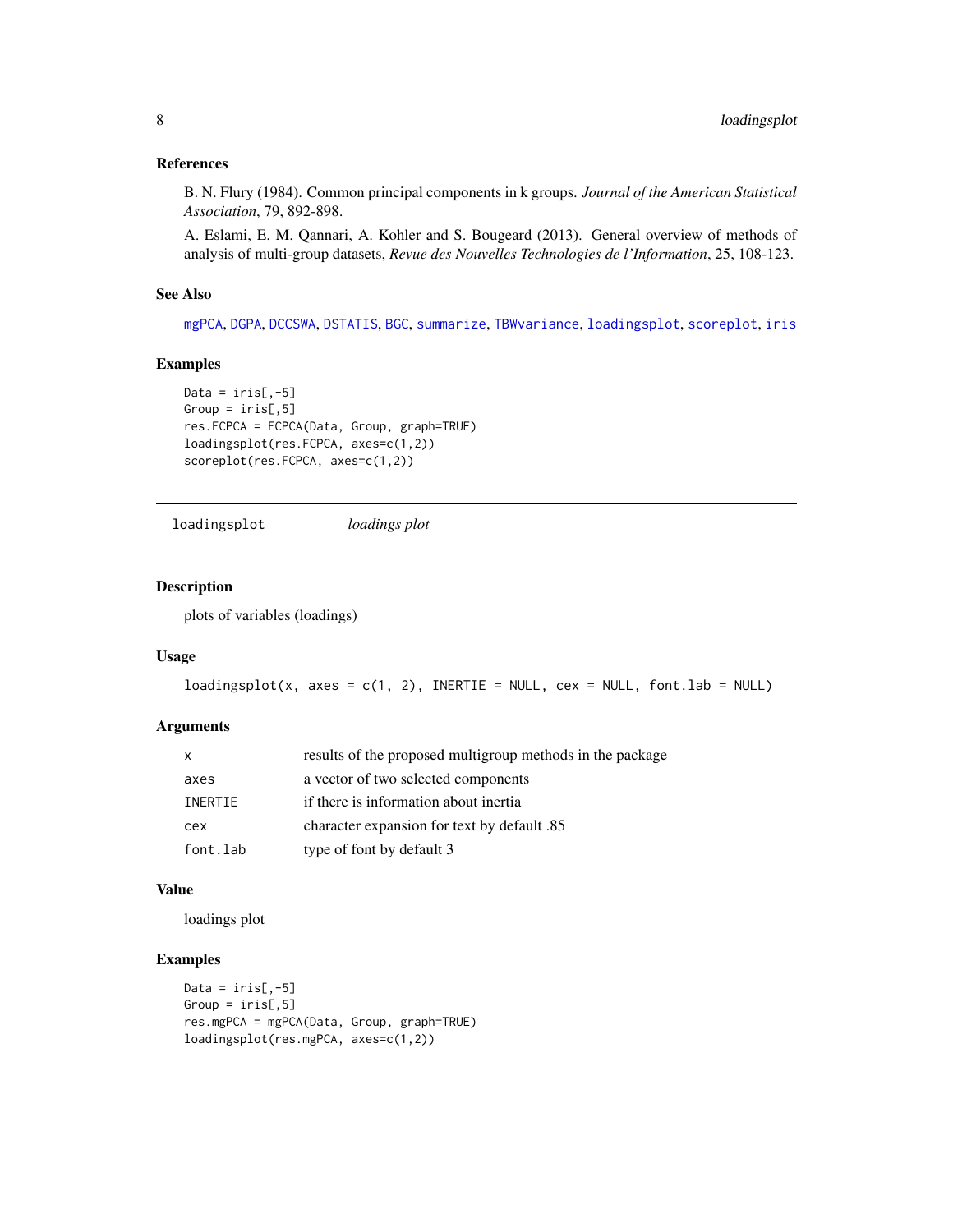<span id="page-8-0"></span>loadingsplotXY *loadings plot of X and Y*

## Description

plots of variables (loadings)

## Usage

```
loadingsplotXY(
 X,
  Y,
 axes = c(1, 2),INERTIE = NULL,
 cex = NULL,font.lab = NULL
)
```
## Arguments

| X        | common loadingsassociated with X            |
|----------|---------------------------------------------|
|          | common loadingsassociated with Y            |
| axes     | a vector of two selected components         |
| INERTIE  | if there is information about inertia       |
| cex      | eharacter expansion for text by default .85 |
| font.lab | type of font by default 3                   |

## Value

loadings plot

```
data(oliveoil)
DataX = oliveoil[, 2:6]DataY = oliveoil[, 7:12]Group = as.factor(oliveoil[,1])res.mgPLS = mgPLS (DataX, DataY, Group)
X=res.mgPLS$loadings.commo$X; Y=res.mgPLS$loadings.commo$Y
loadingsplotXY(X, Y, axes=c(1,2), INERTIE=res.mgPLS$noncumper.inertiglobal)
```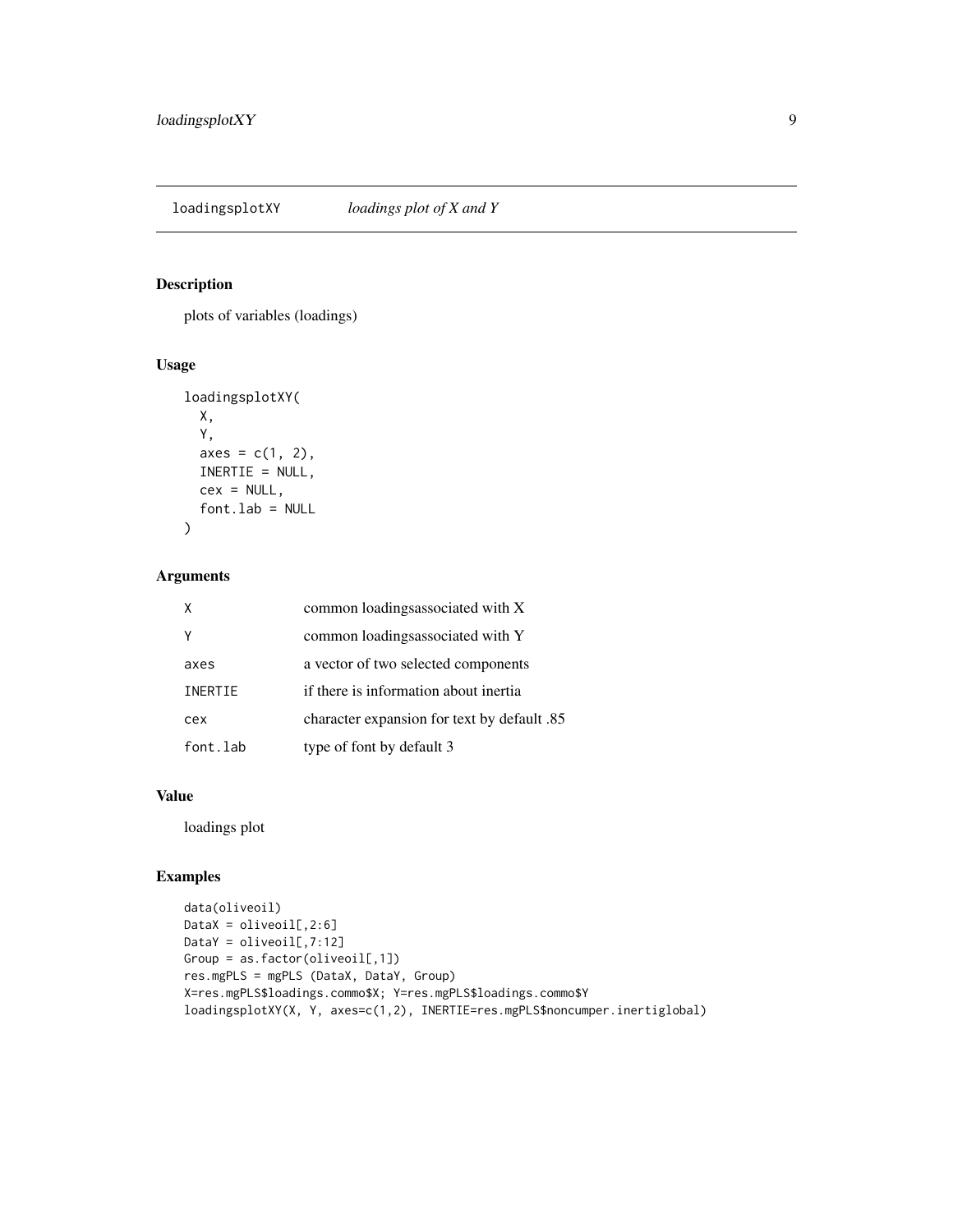<span id="page-9-1"></span><span id="page-9-0"></span>

multiblock and multigroup PCA (mbmgPCA)

## Usage

```
mbmgPCA(
 Data,
 Group,
 nBlock,
 Block.name = NULL,
 ncomp = NULL,niter = NULL,
 ScaleGroup = FALSE,
  ScaleDataA = FALSE,
 ScaleDataB = FALSE,
 norm = FALSE
)
```
## Arguments

| Data       | a numeric (quantitative) matrix or data frame                                           |
|------------|-----------------------------------------------------------------------------------------|
| Group      | a vector of factors associated with group structure                                     |
| nBlock     | a vector of number of variables in each block                                           |
| Block.name | vector of name of blocks                                                                |
| ncomp      | number of components, if NULL number of components is equal to min(rank(Data),<br>$M-1$ |
| niter      | number of iteration, if NULL number of iteration is equal to 10                         |
| ScaleGroup | scaling variables in each group and block, by defalt is FALSE                           |
| ScaleDataA | scaling variables in each block after group preprocessing, by defalt is FALSE           |
| ScaleDataB | scaling variables in each block befor group preprocessing, by defalt is FALSE           |
| norm       | normalize each block, by defalt is FALSE                                                |

## Value

| K.Data            | Block data                    |
|-------------------|-------------------------------|
|                   | concat.Data Concatenated data |
| concat.block.Data |                               |
|                   | Block concatenated data       |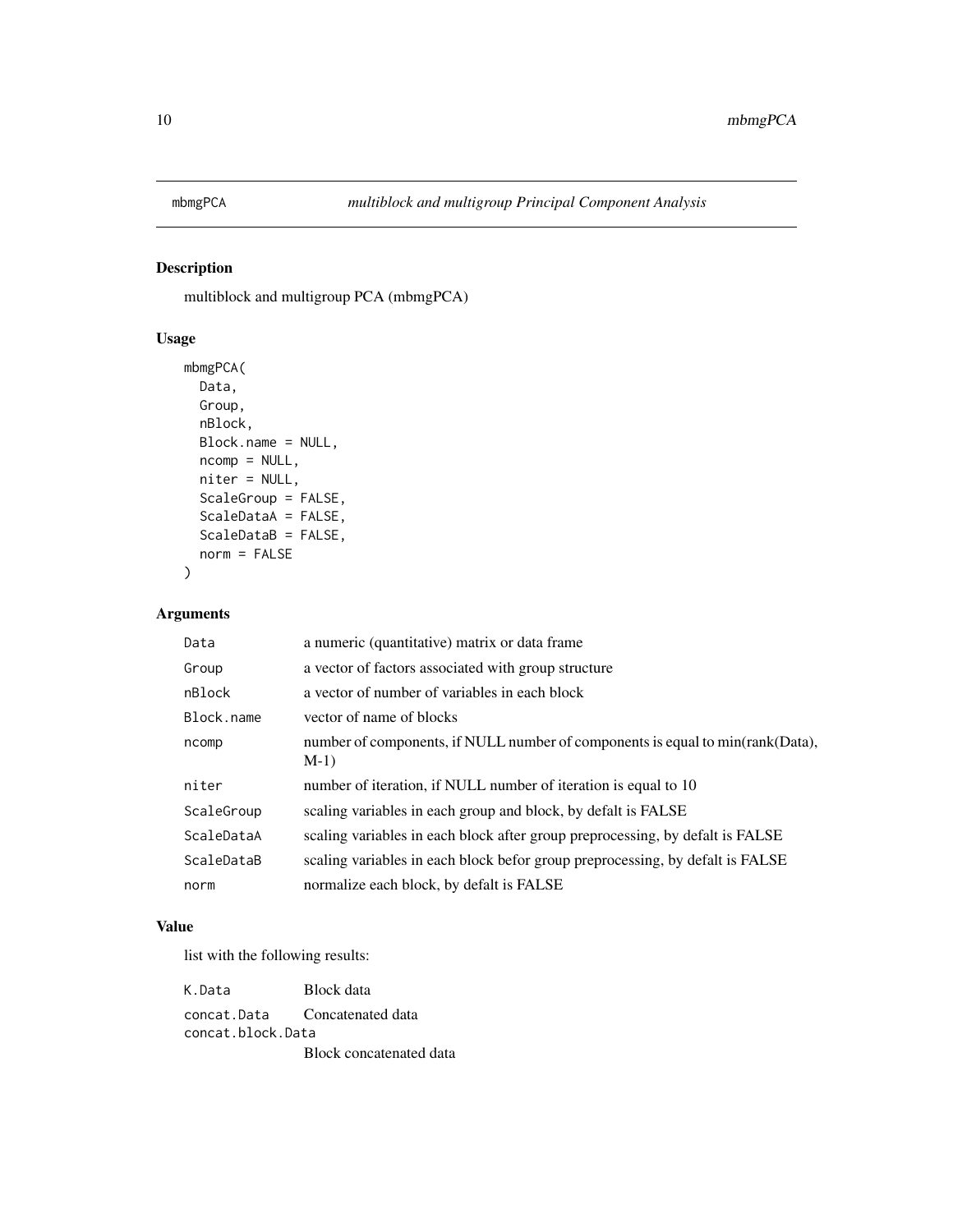## <span id="page-10-0"></span>mbmgPCA 11

| res.iter                | Result of iteration                                         |
|-------------------------|-------------------------------------------------------------|
| CRIT.h                  | Maximization criterion for each diemnsion                   |
| CRIT                    | Maximization criterion                                      |
| crit.group              | Maximization criterion associated with each group           |
| crit.block              | Maximization criterion associated with each block           |
| omega                   | Weight of each block in construction of common scores       |
| block.common.loading    |                                                             |
|                         | Common loadings for each block                              |
| block.group.loadings    |                                                             |
|                         | Partial loadings for each block and group                   |
| similarity              | Similarity among common and partial loadings for each block |
| global.scores           | Global scores among blocks                                  |
| block.scores            | Scores for each block                                       |
| block.group.scores      |                                                             |
|                         | Scores for each block and group                             |
| block.scores            | Scores for each block                                       |
| global.expvar           | Global explained variance                                   |
| cum.exp.var.block.group |                                                             |
|                         | Cumulative explained variance for each block and group      |

#### References

A. Eslami, E. M. Qannari, A. Kohler and S. Bougeard, Under Review. Multivariate data analysis of multi-groups datasets. Application to sensory analysis, *Chemolab*, 25, 108-123.

#### See Also

[mgPCA](#page-11-1)

```
data(wine)
Select=c(which(wine[,2]=="Env1"),which(wine[,2]=="Env2"),which(wine[,2]=="Reference"))
WineData = wine[Select,-c(1,2)]
Group <- as.factor(c(rep("Env1",7), rep("Env2",5), rep("Reference",7)))
nBlock <- c(5, 3, 10, 9)
BlockNames <- c("Olfaction at rest", "Vision", "Olfaction after shaking", "Taste")
res = mbmgPCA(Data = WineData, Group, nBlock , Block.name=BlockNames, ncomp=5)
```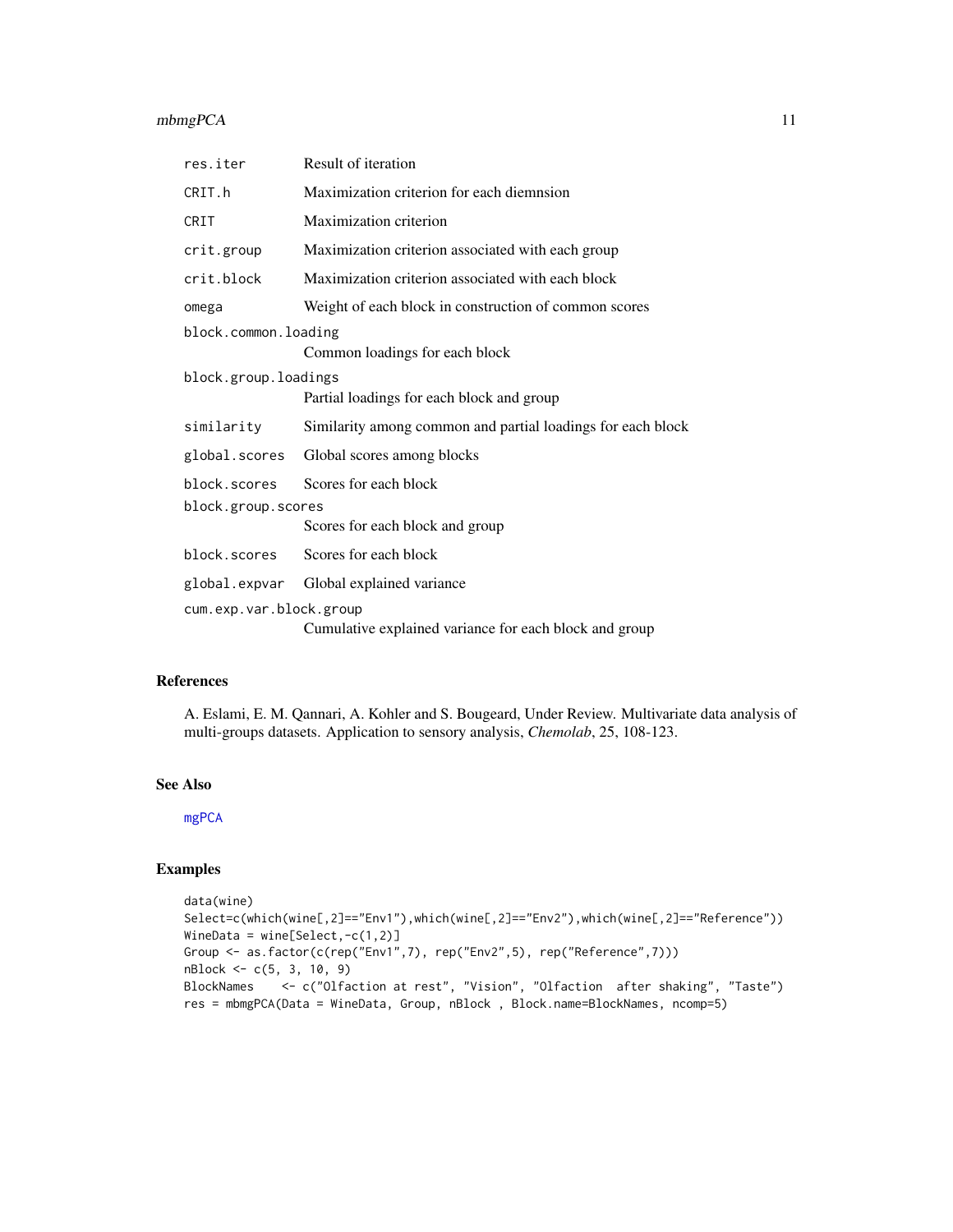<span id="page-11-1"></span><span id="page-11-0"></span>Multigroup PCA algorithm (NIPALS for Multigroup PCA)

## Usage

mgPCA(Data, Group, ncomp = NULL, Scale = FALSE, graph = FALSE)

## Arguments

| Data  | a numeric matrix or data frame                                                    |
|-------|-----------------------------------------------------------------------------------|
| Group | a vector of factors associated with group structure                               |
| ncomp | number of components, if NULL number of components is equal to 2                  |
| Scale | scaling variables, by defalt is FALSE. By default data are centered within groups |
| graph | should loading and component be plotted                                           |

## Value

| Data                         | Original data                                                          |  |
|------------------------------|------------------------------------------------------------------------|--|
| Con.Data                     | Concatenated centered data                                             |  |
| split.Data                   | Group centered data                                                    |  |
| Group                        | Group as a factor vector                                               |  |
|                              | loadings group Loadings associated with each group                     |  |
| score.group                  | Scores associated with each group                                      |  |
| loadings.common              |                                                                        |  |
|                              | Matrix of common loadings                                              |  |
| score.Global                 | Global scores                                                          |  |
| cumper.inertigroup           |                                                                        |  |
|                              | Cumulative percentage of group components inertia                      |  |
| cumper.inertiglobal          |                                                                        |  |
|                              | Cumulative percentage of global component inertia                      |  |
| noncumper.inertiglobal       |                                                                        |  |
|                              | Percentage of global component inertia                                 |  |
| lambda                       | The specific variances of groups                                       |  |
| exp.var                      | Percentages of total variance recovered associated with each dimension |  |
| Similarity.Common.Group.load |                                                                        |  |
|                              | Cumulative similarity between group and common loadings                |  |
|                              | Similarity.noncum.Common.Group.load                                    |  |
|                              | NonCumulative similarity between group and common loadings             |  |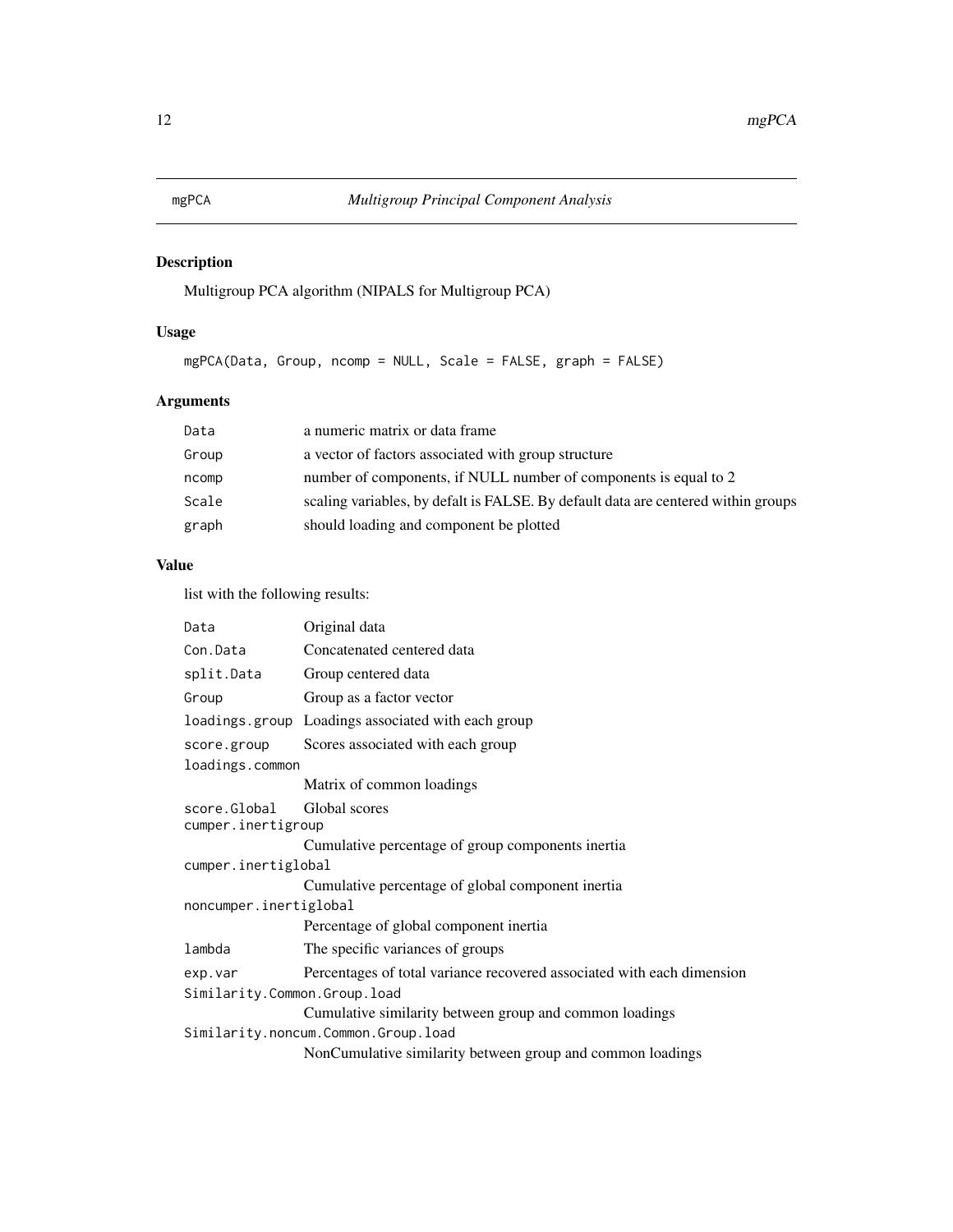#### <span id="page-12-0"></span> $mgPLS$  13

## References

A. Eslami, E. M. Qannari, A. Kohler and S. Bougeard (2013). General overview of methods of analysis of multi-group datasets, *Revue des Nouvelles Technologies de l'Information*, 25, 108-123.

A. Eslami, E. M. Qannari, A. Kohler and S. Bougeard (2013). Analyses factorielles de donnces structurces en groupes d'individus, *Journal de la Societe Francaise de Statistique*, 154(3), 44-57.

## See Also

[BGC](#page-1-1), [FCPCA](#page-6-1), [DCCSWA](#page-2-1), [DSTATIS](#page-5-1), [DGPA](#page-3-1), [summarize](#page-17-1), [TBWvariance](#page-18-1), [loadingsplot](#page-7-1), [scoreplot](#page-16-1), [iris](#page-0-0)

## Examples

```
Data = iris[, -5]Group = iris[, 5]res.mgPCA = mgPCA (Data, Group)
barplot(res.mgPCA$noncumper.inertiglobal)
#----------------
#Similarity index: group loadings are compared to the common structure (first dimension)
Xzero = rep(0, 3)MIN = min(res.mgPCA$Similarity.noncum.Common.Group.load[[1]][-1, 1])-0.0005
XLAB = paste("Dim1, %",res.mgPCA$noncumper.inertiglobal[1])
plot(Xzero, res.mgPCA$Similarity.noncum.Common.Group.load[[1]][-1, 1], pch=15, ylim=c(MIN, 1),
main="Similarity between groups and common structure", xlab=XLAB, ylab="", xaxt="n")
abline(v=0)
abline(h=seq(MIN, 1, by=0.05), col="black", lty=3)
XX=res.mgPCA$Similarity.noncum.Common.Group.load[[1]][-1, 1, drop=FALSE]
text(Xzero, XX, labels=rownames(XX), pos=4)
#----------------
# Similarity index: group loadings are compared to the common structure (dimensions 1 and 2)
XX1=res.mgPCA$Similarity.noncum.Common.Group.load[[1]][-1, 1]
XX2=res.mgPCA$Similarity.noncum.Common.Group.load[[2]][-1, 1]
simil <- cbind(XX1, XX2)
YLAB = paste("Dim1, %",res.mgPCA$noncumper.inertiglobal[2])
plot(simil, xlab=XLAB, ylab=YLAB, main="Similarity between groups and common structure", pch=20)
text(simil, labels=rownames(simil), cex=1, font.lab=1, pos=3)
#------------------
loadingsplot(res.mgPCA, axes=c(1,2), INERTIE=res.mgPCA$noncumper.inertiglobal)
scoreplot(res.mgPCA, axes=c(1,2))
```
<span id="page-12-1"></span>mgPLS *Multigroup Partial Least Squares Regression*

#### **Description**

Multigroup PLS regression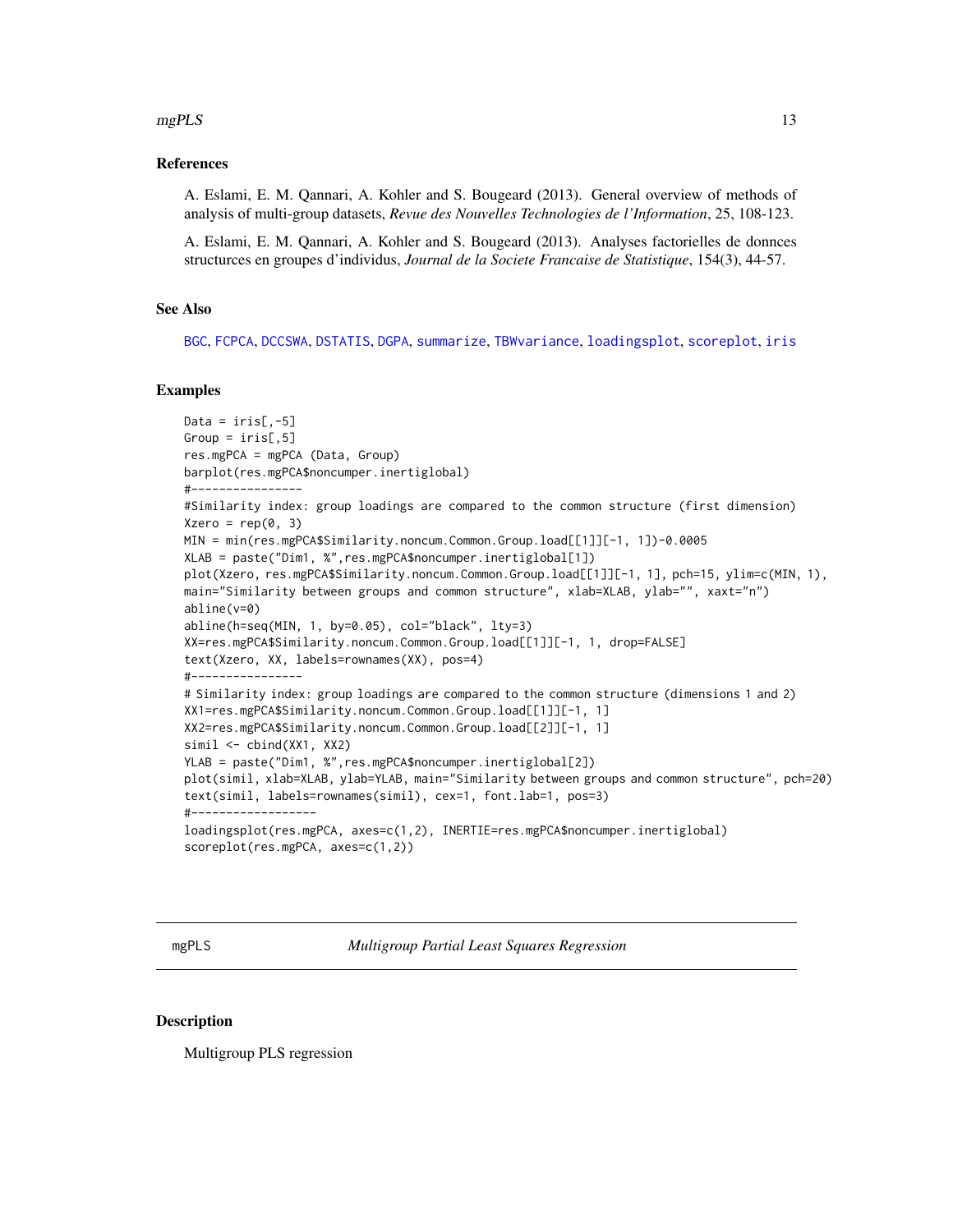## Usage

```
mgPLS(
  DataX,
 DataY,
  Group,
 ncomp = NULL,Scale = FALSE,
 Gcenter = FALSE,
  Gscale = FALSE
)
```
## Arguments

| DataX   | a numeric matrix or data frame associated with independent dataset                |
|---------|-----------------------------------------------------------------------------------|
| DataY   | a numeric matrix or data frame associated with dependent dataset                  |
| Group   | a vector of factors associated with group structure                               |
| ncomp   | number of components, if NULL number of components is equal to 2                  |
| Scale   | scaling variables, by defalt is FALSE. By default data are centered within groups |
| Gcenter | global variables centering, by defalt is FALSE.                                   |
| Gscale  | global variables scaling, by defalt is FALSE.                                     |
|         |                                                                                   |

## Value

| DataXm                       | Group X data                                                                    |
|------------------------------|---------------------------------------------------------------------------------|
| DataYm                       | Group Y data                                                                    |
| Concat.X                     | Concatenated X data                                                             |
| Concat.Y                     | Concatenated Y data                                                             |
|                              | coefficients Coefficients associated with X data                                |
|                              | coefficients.Y Coefficients associated with regressing Y on Global components X |
| Components.Global            |                                                                                 |
|                              | Conctenated Components for X and Y                                              |
| Components.Group             |                                                                                 |
|                              | Components associated with groups in X and Y                                    |
| loadings.common              |                                                                                 |
|                              | Common vector of loadings for X and Y                                           |
|                              | loadings. Group Group vector of loadings for X and Y                            |
| expvar                       | Explained variance associated with global components X                          |
| cum.expvar.Group             |                                                                                 |
|                              | Cumulative explained varaince in groups of X and Y                              |
| Similarity.Common.Group.load |                                                                                 |
|                              | Cumulative similarity between group and common loadings                         |
|                              | Similarity.noncum.Common.Group.load                                             |
|                              | NonCumulative similarity between group and common loadings                      |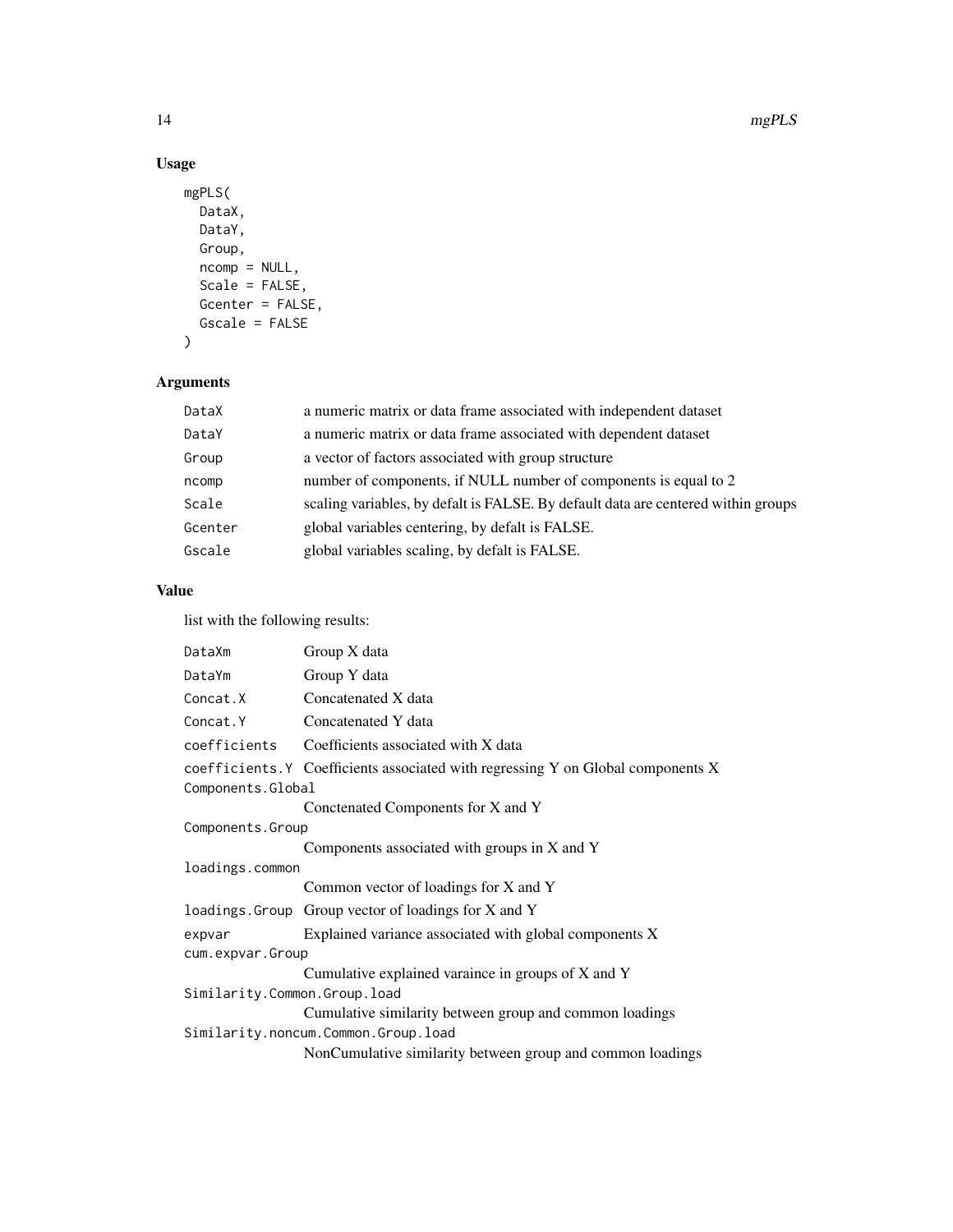#### <span id="page-14-0"></span>multigroup 15

#### References

A. Eslami, E. M. Qannari, A. Kohler and S. Bougeard (2013). Multi-group PLS regressMathematics and Statistics, Springer Proceedings (ed), *New Perspectives in Partial Least Squares and Related Methods*, 56, 243-255.

A. Eslami, E. M. Qannari, A. Kohler and S. Bougeard (2014). Algorithms for multi-group PLS. *Journal of Chemometrics*, 28(3), 192-201.

#### See Also

[mgPCA](#page-11-1), [mbmgPCA](#page-9-1)

#### Examples

```
data(oliveoil)
DataX = oliveoil[, 2:6]DataY = oliveoil[, 7:12]Group = as.factor(oliveoil[,1])
res.mgPLS = mgPLS (DataX, DataY, Group)
barplot(res.mgPLS$noncumper.inertiglobal)
#----- Regression coefficients
#res.mgPLS$coefficients[[2]]
#----- Similarity index: group loadings are compared to the common structure (in X and Y spaces)
XX1= res.mgPLS$Similarity.noncum.Common.Group.load$X[[1]][-1, 1, drop=FALSE]
XX2=res.mgPLS$Similarity.noncum.Common.Group.load$X[[2]][-1, 1, drop=FALSE]
simX <- cbind(XX1, XX2)
YY1=res.mgPLS$Similarity.noncum.Common.Group.load$Y[[1]][-1, 1, drop=FALSE]
YY2=res.mgPLS$Similarity.noncum.Common.Group.load$Y[[2]][-1, 1, drop=FALSE]
simY <- cbind(YY1,YY2)
XLAB = paste("Dim1, %",res.mgPLS$noncumper.inertiglobal[1])
YLAB = paste("Dim1, %",res.mgPLS$noncumper.inertiglobal[2])
plot(simX[, 1], simX[, 2], pch=15, xlim=c(0, 1), ylim=c(0, 1),
                            main="Similarity indices in X space",
                            xlab=XLAB, ylab=YLAB)
abline(h=seq(0, 1, by=0.2), col="black", lty=3)
text(simX[, 1], simX[, 2], labels=rownames(simX), pos=2)
plot(simY[, 1], simY[, 2], pch=15, xlim=c(0, 1), ylim=c(0, 1),
                             main="Similarity indices in Y space",
                                       xlab=XLAB, ylab=YLAB)
abline(h=seq(0, 1, by=0.2), col="black", lty=3)
text(simY[, 1], simY[, 2], labels=rownames(simY), pos=2)
```
multigroup *multigroup: methods for multigroup data analysis*

#### **Description**

This package includes several methods to study multigroup data, where the same set of variables are measured on different groups of individuals.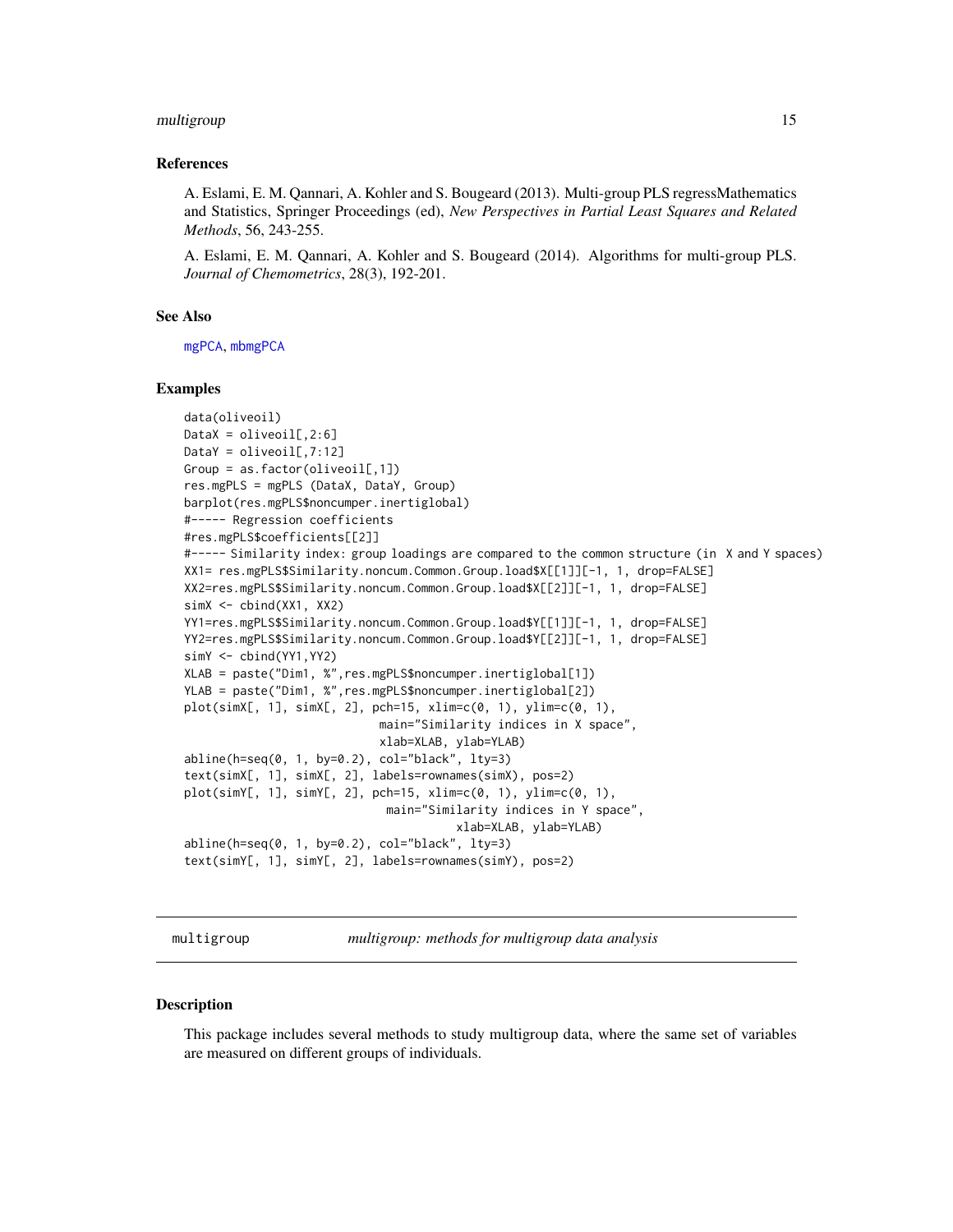#### 16 oliveoil and the contract of the contract of the contract of the contract of the contract of the contract of the contract of the contract of the contract of the contract of the contract of the contract of the contract o

## Some Functions

multigroup provides a set of functions for multigroup analysis:

- [BGC](#page-1-1): Between Group Comparison
- [DCCSWA](#page-2-1): Dual Common Component and Specific Weights Analysis
- [DGPA](#page-3-1): Dual Generalized Procrustes Analysis
- [DSTATIS](#page-5-1): Dual STATIS
- [FCPCA](#page-6-1): Flury's Common Principal Component Analysis
- [mgPCA](#page-11-1):Multigroup Principal Component Analysis
- [mgPLS](#page-12-1): Multigroup Partial Least Squares Regression
- [mbmgPCA](#page-9-1): Multiblock and multigroup PCA

oliveoil *Sensory and physico-chemical data of olive oils*

#### Description

A data set with scores on 6 attributes from a sensory panel and measurements of 5 physico-chemical quality parameters on 16 olive oil samples. The first five oils are Greek, the next five are Italian and the last six are Spanish (Package pls).

## Usage

data(oliveoil)

## Format

A data frame with 16 observations on the following 2 variables. sensory a matrix with 6 columns. Scores for attributes yellow, green, brown, glossy, transp, and syrup. chemical a matrix with 5 columns. Measurements of acidity, peroxide, K232, K270, and DK (Package pls).

## Source

Package pls

<span id="page-15-0"></span>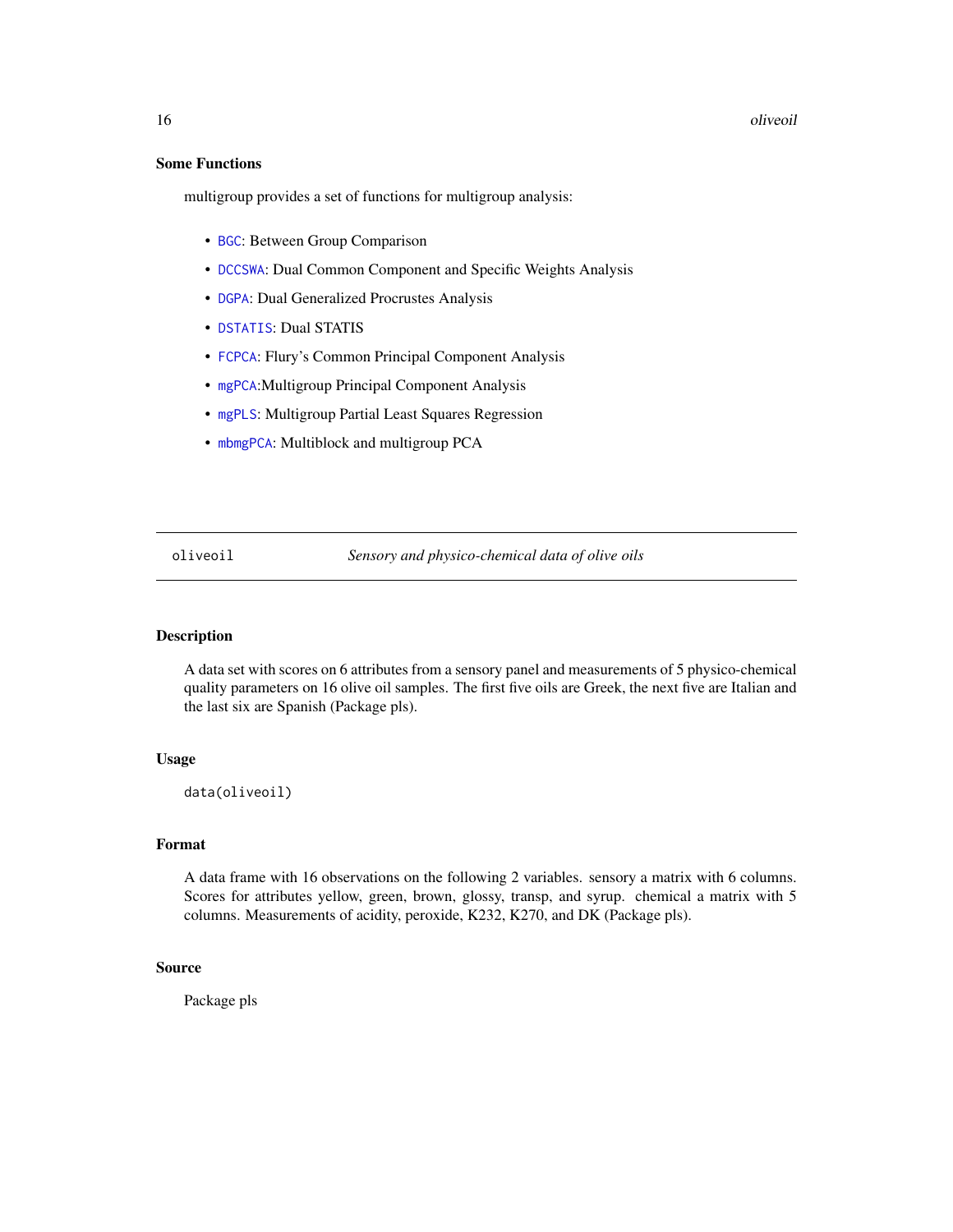<span id="page-16-0"></span>

plots of variables (loadings) and individuals (scores) if TRUE

## Usage

## S3 method for class 'mg'  $plot(x, axes = c(1, 2), cex = NULL, font.lab = NULL, ...)$ 

## Arguments

| x        | results of multigroup method in the package |
|----------|---------------------------------------------|
| axes     | by default the first two components         |
| cex      | character expansion for text by default .85 |
| font.lab | type of font by default 3                   |
|          | Further arguments are ignored               |

## Value

loadings and scores plots

<span id="page-16-1"></span>scoreplot *Score plot for multigroup data*

## Description

plots of individuals

## Usage

```
scoreplot(x, axes = c(1, 2), cex = NULL, font.lab = NULL)
```
## Arguments

| X        | results of the proposed multigroup methods in the package |
|----------|-----------------------------------------------------------|
| axes     | a vector of two selected components                       |
| cex      | enaracter expansion for text by default .85               |
| font.lab | type of font by default 3                                 |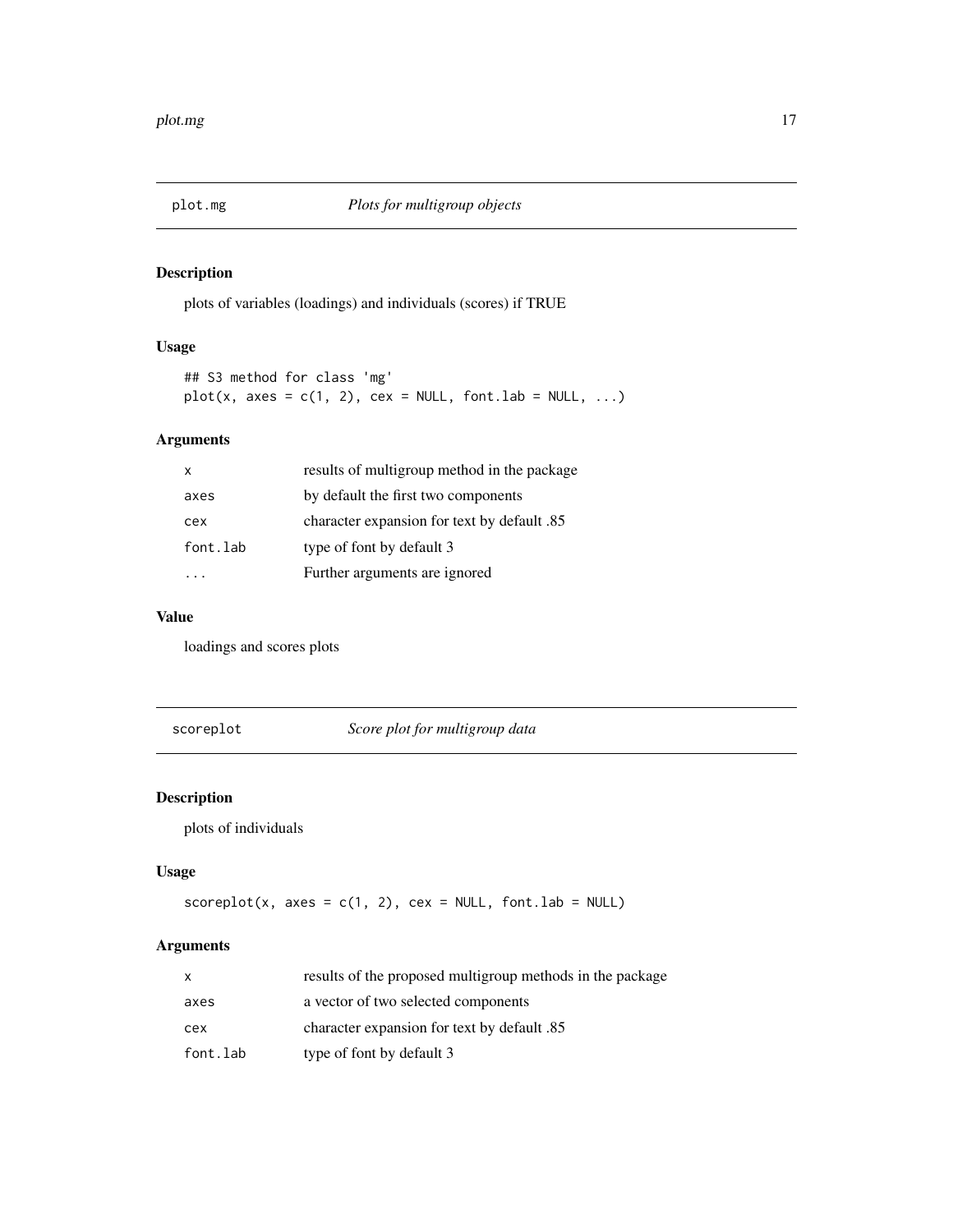#### 18 summarize

## Value

score plot

## Examples

```
Data = iris[, -5]Group = iris[, 5]res.mgPCA = mgPCA (Data, Group, graph=TRUE)
scoreplot(res.mgPCA, axes=c(1,2))
```
<span id="page-17-1"></span>summarize *Summary*

## Description

Summary of multigroup data in global and group parts

## Usage

summarize(Data, Group)

## Arguments

| Data  | a numeric matrix or data frame                      |
|-------|-----------------------------------------------------|
| Group | a vector of factors associated with group structure |

## Value

list with the following results:

|                   | Global.summary summary of globala data   |
|-------------------|------------------------------------------|
|                   | Group. summary summary of group datasets |
| mean.between.data |                                          |
|                   | matrix of Group mean                     |
| mean.within.data  |                                          |
|                   | matrix of group centered data            |

## See Also

[mgPCA](#page-11-1), [DGPA](#page-3-1), [DCCSWA](#page-2-1), [DSTATIS](#page-5-1), [BGC](#page-1-1), [TBWvariance](#page-18-1), [iris](#page-0-0)

```
Data = iris[, -5]Group = iris[, 5]res = summarize(Data, Group)
```
<span id="page-17-0"></span>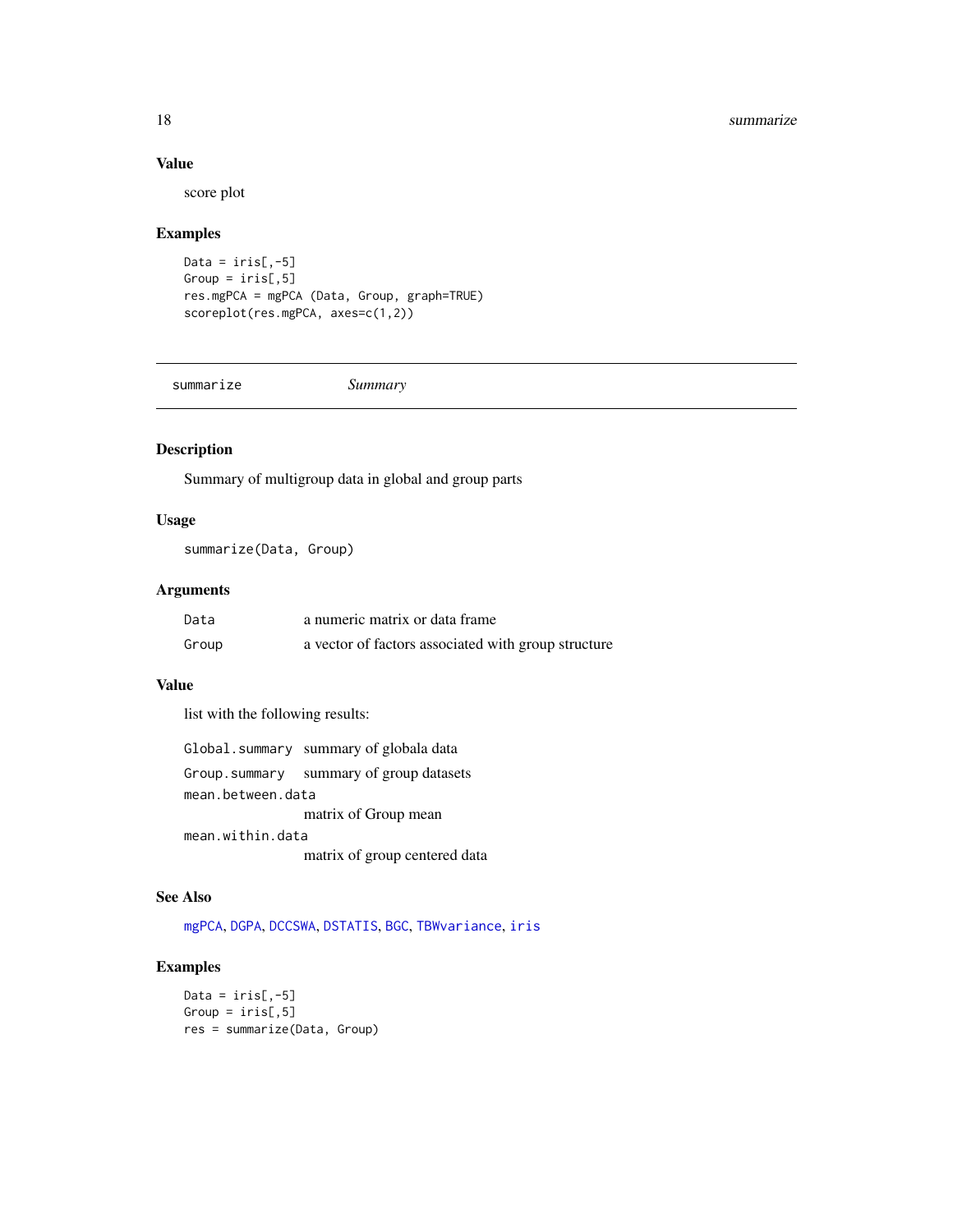<span id="page-18-1"></span><span id="page-18-0"></span>

Calculation of total, within- and between-group variance-covariance matrices

## Usage

TBWvariance(Data, Group)

## Arguments

| Data  | a numeric matrix or data frame                      |
|-------|-----------------------------------------------------|
| Group | a vector of factors associated with group structure |

## Value

list with the following results:

| Within.Var   | within-group variance-covariance matrix  |
|--------------|------------------------------------------|
| Between. Var | between-group variance-covariance matrix |
| Total.Var    | total variance-covariance matrix         |
| Btween.per   | Within-group variance percentage         |
| Btween.per   | Between-group variance percentage        |

## References

A. Eslami, E. M. Qannari, A. Kohler and S. Bougeard (2013). General overview of methods of analysis of multi-group datasets, *Revue des Nouvelles Technologies de l'Information*, 25, 108-123.

#### See Also

[mgPCA](#page-11-1), [DGPA](#page-3-1), [DCCSWA](#page-2-1), [DSTATIS](#page-5-1), [BGC](#page-1-1), [summarize](#page-17-1), [iris](#page-0-0)

```
Data = iris[, -5]Group = iris[, 5]res = TBWvariance(Data, Group)
```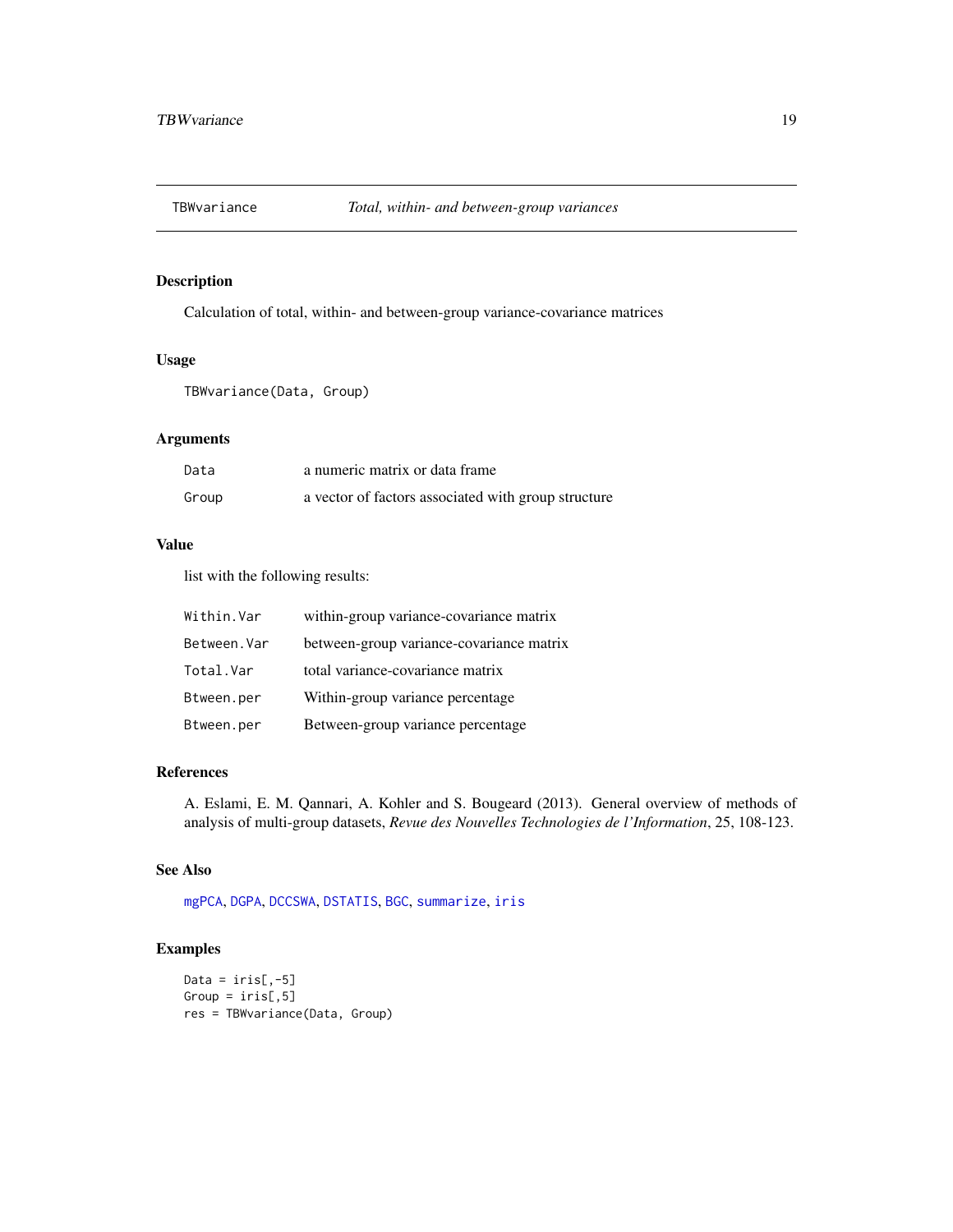<span id="page-19-0"></span>

The data used here refer to 21 wines of Val de Loire.

## Usage

data(wine)

## Format

A data frame with 21 rows (the number of wines) and 31 columns: the first column corresponds to the label of origin, the second column corresponds to the soil, and the others correspond to sensory descriptors.

## Source

Centre de recherche INRA d'Angers, Package FactoMineR